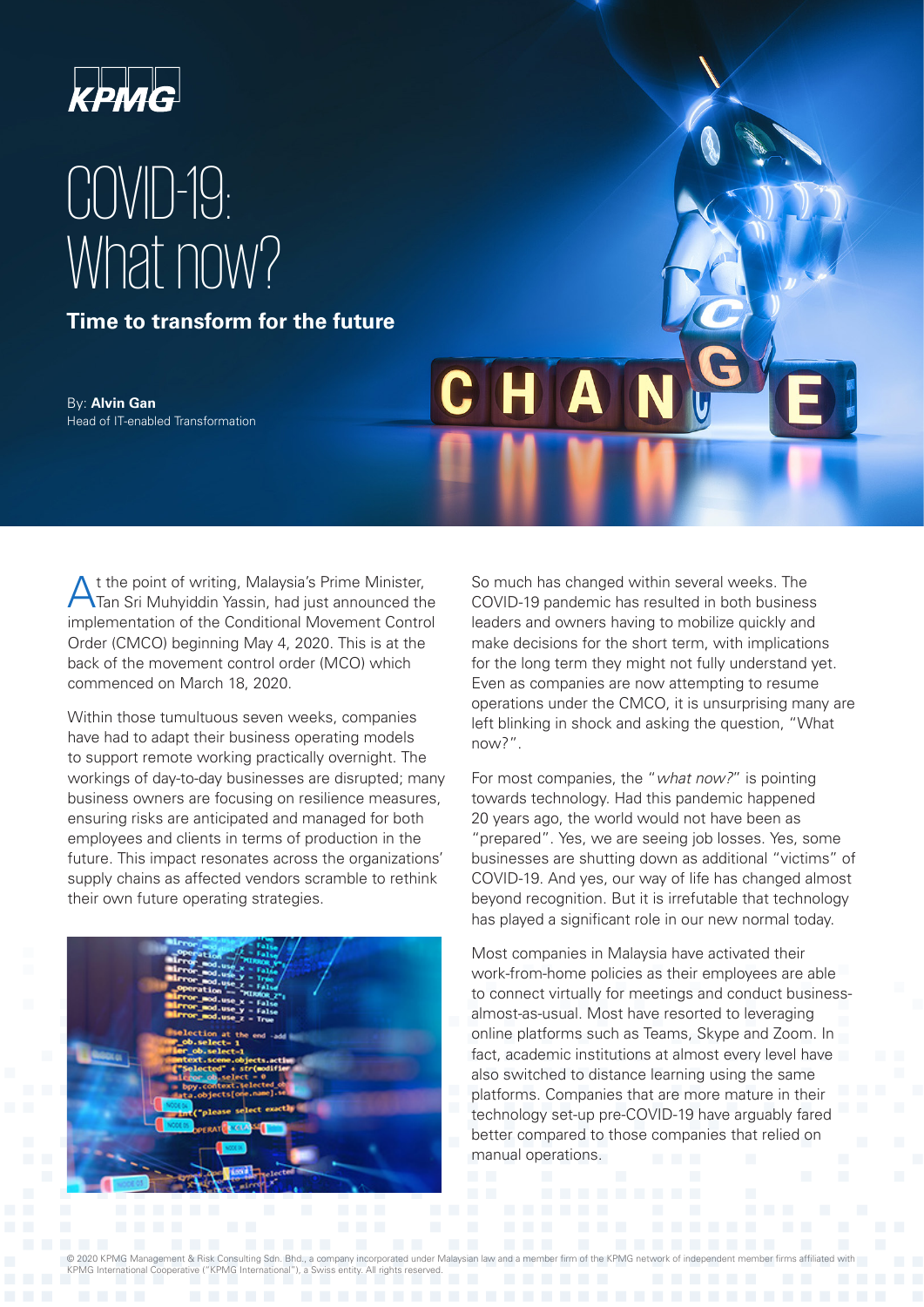### **Technology as an enabler**



The World Health Organization (WHO) has partnered with major blockchain and tech companies to launch a distributed ledger technology (DLT)-based platform for sharing data concerning the coronavirus pandemic<sup>1</sup>. Other advanced uses of technology to manage COVID-19 also include:

- In **New York**, USA artificial intelligence (AI) is used to produce granular COVID-19 maps that enables individuals to decide what places to avoid, companies to manage risk, and governments to deploy resources<sup>2</sup>.
- In **China**, blockchain technology has also been deployed as part of its response to mitigate the virus impact. Using blockchain, medical and insurance claims payouts process was able to be shortened, helping many impacted individuals who need the resources<sup>3</sup>.
- Also in **China**, robots were deployed at hospitals delivering food, medicines and goods to isolation wards. This prevents direct contact with medical personnel as the robots were controlled by remote operators. A mobile CT imaging vehicle was also deployed in Wuhan which allowed diagnosis of COVID-19 to be conducted outside the hospital<sup>4</sup>.
- In **Malaysia**, the Royal Malaysia Police through the Drone Unit of the Air Operation Team (PGU), together with the Malaysian Armed Forces, deployed drones during the MCO. Based on reports, 10 units of drones, equipped with heat-sensing technology and speakers capable of giving a warning siren and advice in three languages (Malay, Mandarin and Tamil) to the public to comply with the MCO regulations<sup>5</sup>.

### **Where to begin?**

The examples above demonstrate how technology can be a solution to manage a crisis, and the same principle applies to companies of all sizes. Start by breaking down the challenges your company is facing or is expected to face due to this pandemic.

It is fundamental to assess if your current IT set-up can cope with the increasing demands as more employees work remotely. In recent weeks, we have seen many companies prioritize the mobilization of hardware to ensure remote workers have the tools and support they need for remote working and can manage peak volumes. If your IT infrastructure permits, ensure the IT department and personnel are equipped from a capability and capacity standpoint. This includes ensuring frontline IT support personnel are equipped to provide remote troubleshooting expertise, maintain core services and increase technology resiliency.

Spending priorities on IT will now very likely change, at least until things get back to "normal". Experts estimate normal is when the world has a proven vaccine mass-produced – and that might take 12 to 18 months. Due to this, all planned investments related to IT would have to be re-prioritized. The essentials will likely remain, but those non mission-critical would have to be pushed back, cancelled even. Refocus discretionary activities to channel resources and investment to support the wider business critical areas.

# **So, what now?**

While no one knows the full impact of COVID-19, by using technology and innovation, we can objectively evaluate all possible alternatives and chart a path to preserve business value. The following are some short-, medium- and long-term considerations companies may want to act on in the areas of Technology, Cybersecurity and Customer engagement.



<sup>1.</sup> Cointelegraph, 28 March 2020, "World Health Organization Launches Blockchain Platform to Fight COVID-19"

<sup>2.</sup> KPMG International, 7 April 2020, "Tech hubs foster innovation to fight COVID-19"

<sup>3.</sup> CDOTrends, 16 March 2020, "Blockchain Cures COVID-19 Related Issues in China"

<sup>4.</sup> Mobi Health News, 21 February 2020, "SPHCC and Yitu develop AI-powered Intelligent Evaluation System of Chest CT for COVID-19"

<sup>5.</sup> Bernama, 29 March 2020, "Drones used to monitor public movement"

<sup>© 2020</sup> KPMG Management & Risk Consulting Sdn. Bhd., a company incorporated under Malaysian law and a member firm of the KPMG network of independent member firms affiliated with KPMG International Cooperative ("KPMG International"), a Swiss entity. All rights reserved.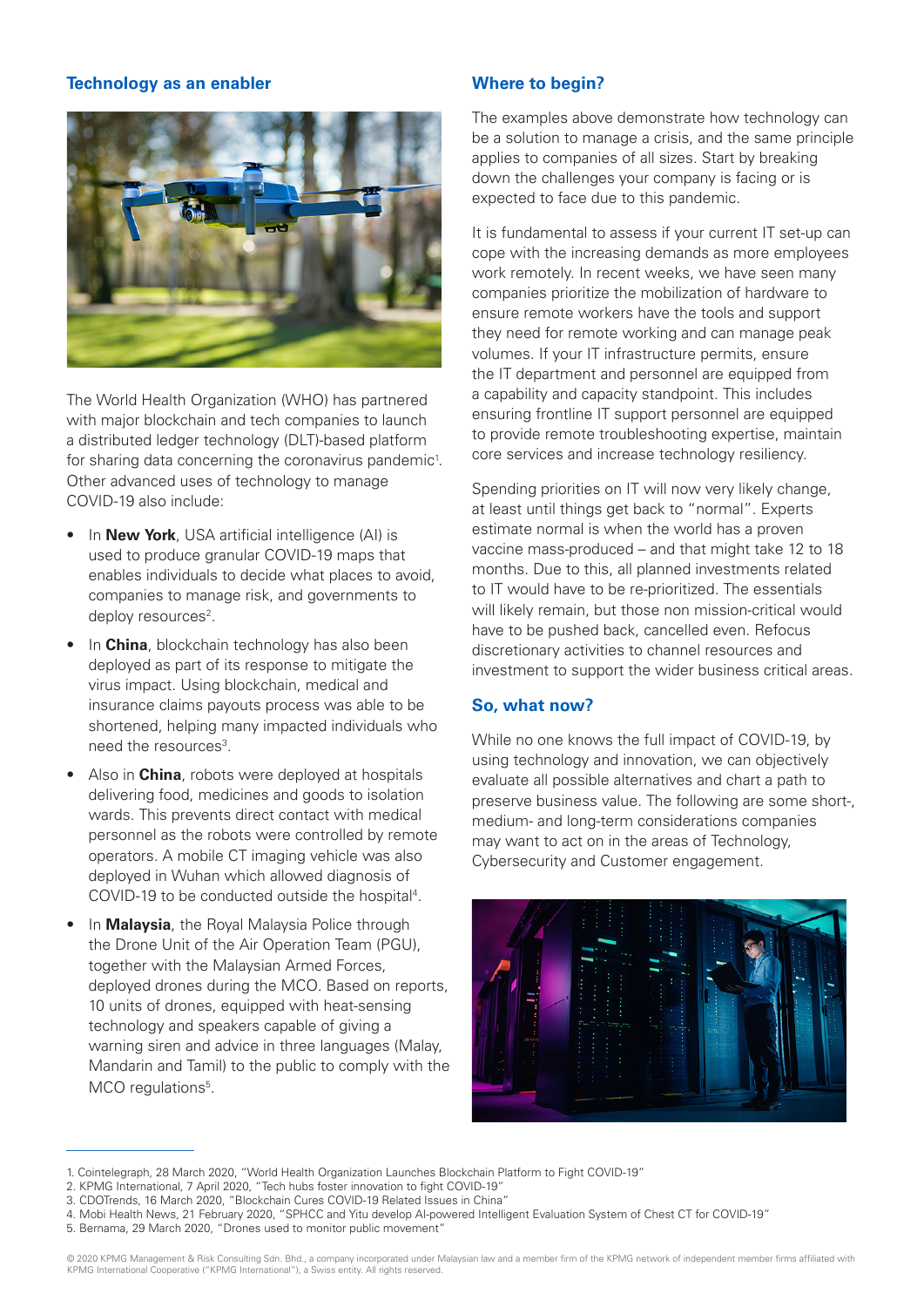| <b>Short Term</b>   |                                                                                                                                                                                                                                                                                                                                                                                                                                                                                                                                                                                                                                                                                                                                                                            |
|---------------------|----------------------------------------------------------------------------------------------------------------------------------------------------------------------------------------------------------------------------------------------------------------------------------------------------------------------------------------------------------------------------------------------------------------------------------------------------------------------------------------------------------------------------------------------------------------------------------------------------------------------------------------------------------------------------------------------------------------------------------------------------------------------------|
| Technology          | Implement enterprise social collaboration platforms to drive employee and customer<br>$\bullet$<br>engagement through remote working solutions and technology. This may include<br>equipping data center, help desk and system managers with the capacity to meet the<br>revised business needs.<br>Review IT governance, risk and control considering dynamic circumstances and<br>$\bullet$<br>ensure controls work effectively and weaknesses are identified.<br>Reevaluate and prioritize IT portfolio including arrangements with IT partners and<br>$\bullet$<br>vendors particularly in legal contracts, capacity, scalability and financial viability.<br>Important to extend self-service capabilities particularly for level 1-related supports.                 |
| Security            | Focus on embedding pragmatic remote working security controls to deal with<br>$\bullet$<br>COVID-19 themed threats, including education of employees and customers. This<br>includes ensuring security operations teams are able to work remotely, including<br>testing backup and recovery procedures.<br>Review your dependency on managed service providers and seek assurances on<br>$\bullet$<br>security controls. Undertake rapid due diligence on new suppliers where changes are<br>made to the supply chain.<br>Run exception reports to identify irregular behaviors. For companies with real-time<br>$\bullet$<br>transaction requirements consider whether risks can be mitigated through enhanced<br>data analytics to enhance detection of new fraud risks. |
| Customer engagement | Identify and segment customers in response to immediate changes in demand and<br>$\bullet$<br>buying behaviors as a result of COVID-19.<br>Build cross-functionality to ensure all aspects of the customer's experience are<br>$\bullet$<br>covered. Identify quick wins, those aspects of the business which are suddenly very<br>relevant (e.g. collaboration opportunities).<br>Prioritize vulnerable customers and critical workers for additional support.<br>$\bullet$                                                                                                                                                                                                                                                                                               |

| Medium Term |                                                                                                                                                                                                                                                                                                                                                         |
|-------------|---------------------------------------------------------------------------------------------------------------------------------------------------------------------------------------------------------------------------------------------------------------------------------------------------------------------------------------------------------|
| Technology  | Evaluate which customer experiences are most critical on an ongoing basis and<br>$\bullet$<br>prioritize your IT response.<br>Embed IR4.0 technology across the organization, i.e. Front-middle-back offices.<br>$\bullet$<br>Optimize data centers and cloud platforms to enhance performance and scalability<br>$\bullet$<br>and maximize investment. |
| Security    | Keep security threats under review to remediate risks. Stress test your risk<br>$\bullet$<br>management protocols and monitor additional load on your system and adjust<br>storage requirements. This may include testing the robustness of your cyber<br>resilience, including responses to phishing, ransomware, etc.                                 |
|             | Continue to monitor financials and run exception reports to identify irregular<br>$\bullet$<br>behaviors and perform regular reconciliations. Run reports of amendments to<br>standing data, particularly focusing on bank account changes, payroll data changes,<br>supplier/employee contact information.                                             |
|             | Manage the implications of IT supplier failures on business. Maintain crisis<br>$\bullet$<br>management and incident management activities through enhancing and developing<br>your business continuity management protocols.                                                                                                                           |